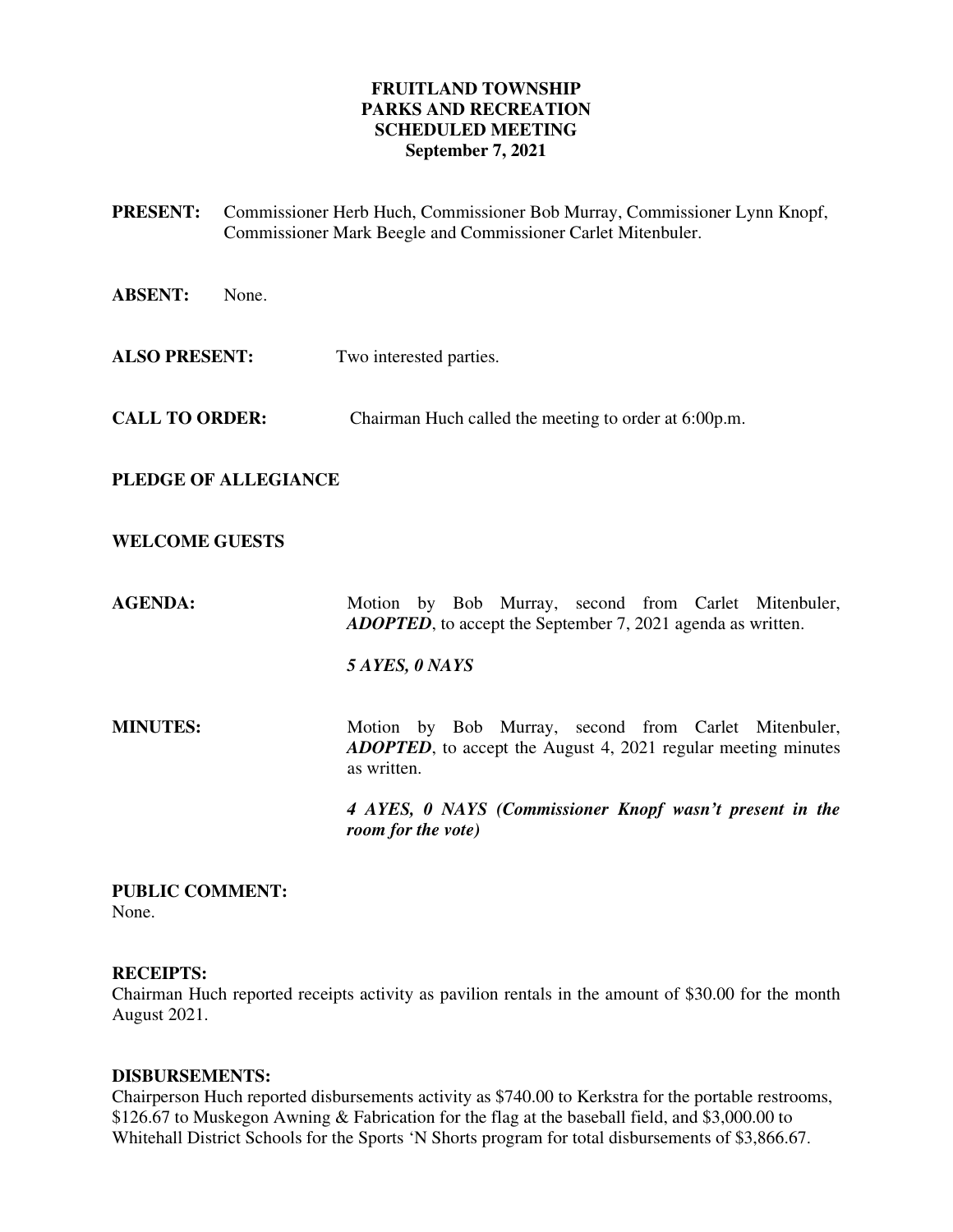Motion by Bob Murray, second from Carlet Mitenbuler, *ADOPTED*, to accept receipts of \$30.00 for pavilion rentals and pay total disbursements of \$3,866.67.

# *5 AYES, 0 NAYS*

*Roll Call Vote: Beegle-Aye, Knopf-Aye, Murray-Aye, Mitenbuler-Aye, Huch-Aye* 

The commissioners agreed to move New Business above Unfinished Business in order for Commissioner Knopf to make copies of a proposal for the Master Plan discussions.

### **NEW BUSINESS:**

### **1. Walk through**

Chairman Huch stated that the commissioners need to do a walk through of the park. He reminded the commissioners that Maintenance Supervisor Arron Ferris is going to do the stumping in the park, so the commissioners need to decide which ones they would like to do and where they would like to move the benches. Commissioner Murray reminded everyone that he and Commissioner Mitenbuler have already done this work once before, adding that the two of them can walk through the park again to do the painting of the stumps and mark which benches they would like moved and where they would like them moved to.

### **2. Pickleball lessons at Nestrom Road Park courts**

Commissioner Knopf stated that there is an individual from Lakeshore Pickleball Players that would be willing to come to the park to give lessons to the residents. She added that the cost would be \$200.00 for two one-hour sessions. Commissioner Knopf stated that it could be up to 20 people. Commissioner Murray stated that there is certainly a desire for pickleball, and Commissioner Knopf stated that the timing would be good for the fall and goes in line with the Master Plan.

> Motion by Lynn Knopf, no second, *FAILED*, to move \$200.00 from the Specialty Fund to pay for two one-hour sessions of pickleball lessons.

#### **UNFINISHED BUSINESS:**

#### **1. Master Plan – including proposal review and acceptance**

Commissioner Knopf discussed the four proposals that she sent to the other commissioners. Chairman Huch stated that he has been discussing the project with attorneys and they know what they're doing. He added that he will be getting quotes from them. Commissioner Murray reminded the Commission that they agreed to vote on a firm at the meeting, and the Master Plan needs to get to the DNR for approval as soon as possible. Chairman Huch stated that the Commission shouldn't be doing anything with the Master Plan until they get to the bottom of what's going on with Terrie Hampel and her Friends group. The Commissioners reminded Chairman Huch that the Master Plan needs to be approved to move forward with any grants that they wish to achieve. Recording Secretary Mary Mansfield reminded Chairman Huch of the same, adding that the issues he has with Terrie Hampel has nothing to do with the Master Plan, and that any questions he has regarding the acreage should be directed to the Township Board.

In terms of costs of the proposals, Commissioner Knopf stated that Grand Valley State University quoted approximately \$4,500.00-\$6,000.00 for the work, but Commissioner Knopf stated that while Grand Valley State University would be great to partner with, she thinks that it might be a better idea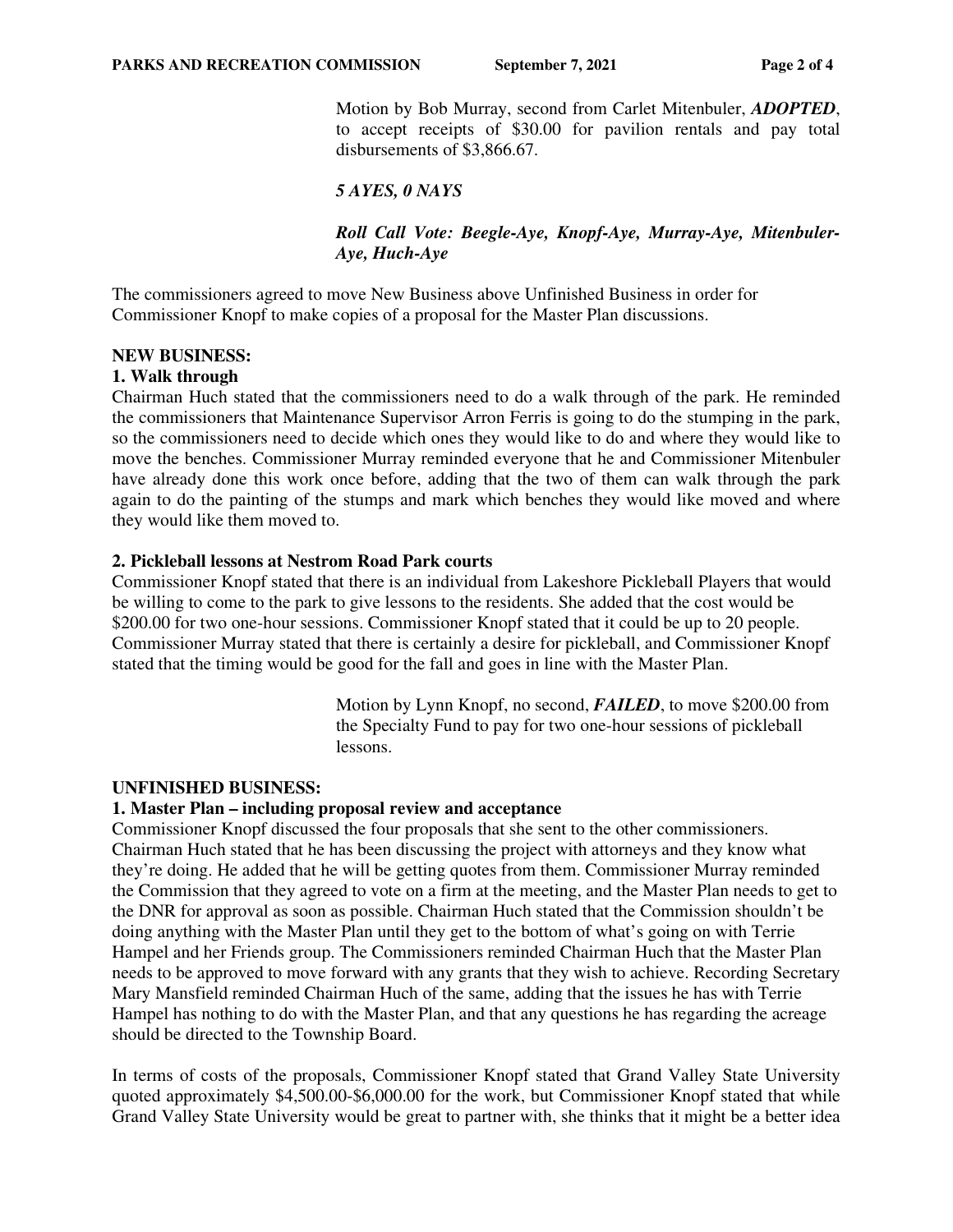#### **PARKS AND RECREATION COMMISSION** September 7, 2021 Page 3 of 4

to partner with the University for another job or project and let a professional firm work on the Master Plan. Commissioners Knopf and Mitenbuler agreed.

Commissioner Knopf stated that she felt that Fresh Coast's proposal lacked presentation quality. Commissioner Murray added that he thinks it's a shaky proposal. Commissioner Knopf added that she thinks it comes down to either Viridis or LAP Inc. She added that Viridis's proposal was fantastic. Commissioner Murray agreed, adding that while the quote for the job seems like a lot, in the long run it could bring back a lot of money through grants. Chairman Huch again stated that the Commission needs to resolve the Friends group issue, and Commissioner Murray reminded Chairman Huch that that issue has nothing to do with the Master Plan and that the Commission needs to choose and accept a proposal.

> Motion by Bob Murray, second from Lynn Knopf, *ADOPTED*, to award the job to Viridis in the amount of \$10,000.00 to do the work on the Master Plan.

## *5 AYES, 0 NAYS*

Motion by Bob Murray, second from Lynn Knopf, *ADOPTED*, to suspend Robert's Rules of Order to discuss the budget amendment for the Master Plan proposal with Supervisor Jeff Marcinkowski.

## *5 AYES, 0 NAYS*

Supervisor Jeff Marcinkowski stated that the Township Board had set aside \$20,000.00 in a specialty fund for upgrades for the soccer field. He added that nothing has been spent from this specialty fund at this time, so the Commission could make a request for a budget amendment from this account.

> Motion by Bob Murray, second from Lynn Knopf, *ADOPTED*, to return to Robert's Rules of Order.

# *5 AYES, 0 NAYS*

Motion by Bob Murray, second from Lynn Knopf, *ADOPTED*, to request a budget amendment from the soccer field specialty fund to pay \$10,000.00 for Viridis's work on the Master Plan.

# *5 AYES, 0 NAYS*

## **2. Fall Natural Area walks with Shawna Meyer**

Commissioner Knopf reported that it is already in the budget for Shawna Meyer to do the walk throughs. She added that they will take place on two Saturdays for approximately an hour and a half each walk. She added that she will talk to Shawna Meyer regarding which two Saturdays work best and will report them to the group.

## **3. 2022-2023 budget preparation**

Chairman Huch stated that the commissioners need to start thinking about the budget and putting together a wish list of items they would like added.

## **PUBLIC COMMENT:**

None.